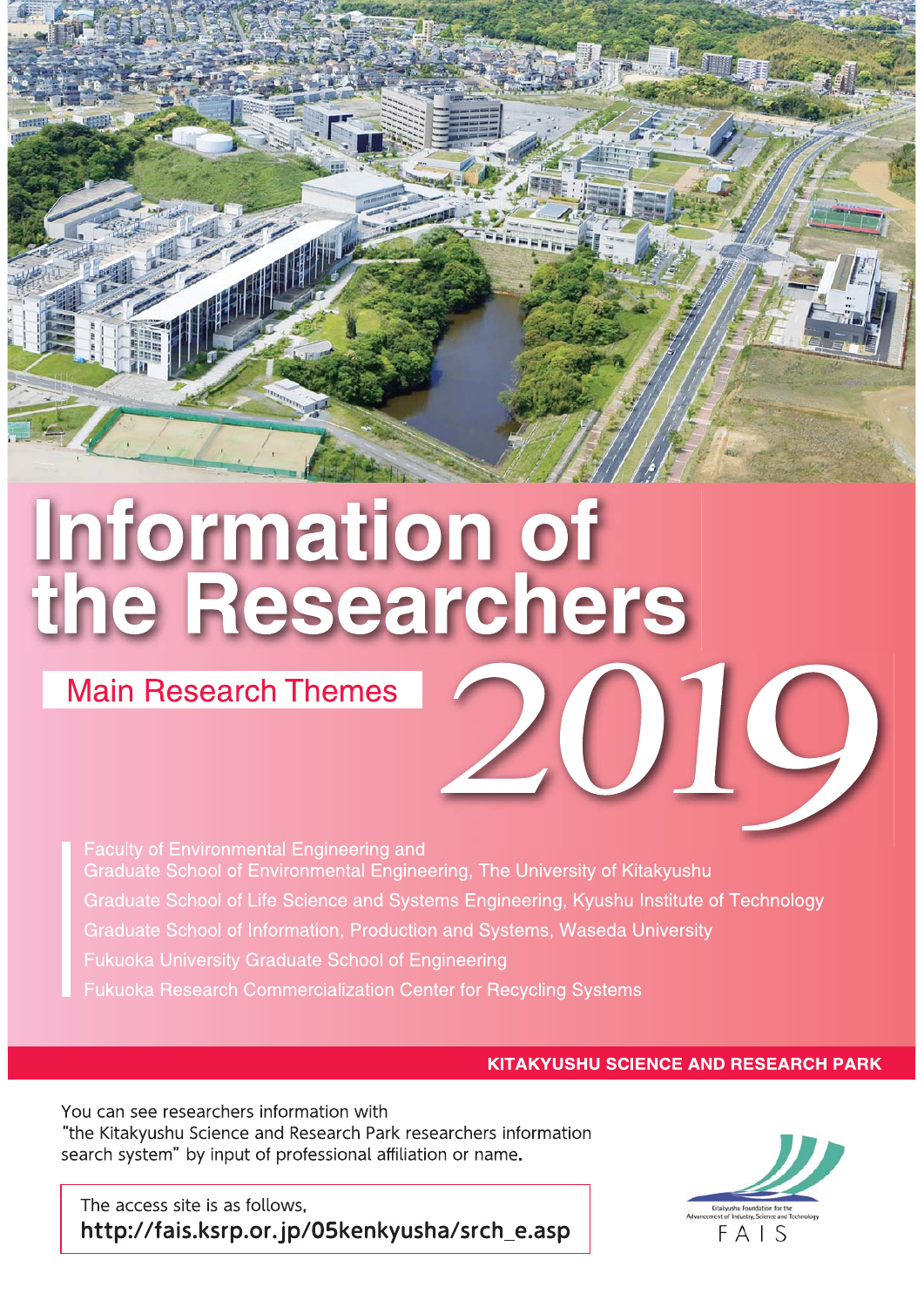#### Faculty of Environmental Engineering and Graduate School of Environmental Engineering, The University of Kitakyushu TEL +81‒93/695‒3310 URL http://www.kitakyu-u.ac.jp/env/



FAX +81‒93/695‒3368 E-mail admin-sec@kitakyu-u.ac.jp

| Position                             | Name                                          | Main Research Themes                                                                                                                                                                                                                                                                  |  |  |  |
|--------------------------------------|-----------------------------------------------|---------------------------------------------------------------------------------------------------------------------------------------------------------------------------------------------------------------------------------------------------------------------------------------|--|--|--|
|                                      |                                               | Department of Chemical and Environmental Engineering                                                                                                                                                                                                                                  |  |  |  |
| <b>Chemical Processes</b>            |                                               |                                                                                                                                                                                                                                                                                       |  |  |  |
| Professor                            | Kenji Asami                                   | Development of Novel Processes for the Production of Synthetic Clean Fuels and their Utilization                                                                                                                                                                                      |  |  |  |
| Professor                            | Xiao-Hong Li                                  | 1. Woody biomass to syngas at lower temperature 2. The synthesis of super clean diesel fuel (Fischer-Tropsch synthesis)<br>3. The synthesis of gasoline 4. The synthesis of LPG 5. Eggshell catalyst                                                                                  |  |  |  |
| Professor                            | Kazuharu<br>Yoshizuka                         | 1. Lithium recovery from various resources 2. Recycle system of rare metals from various wastes 3. Removal system of arsenic and<br>boron from various underground waters                                                                                                             |  |  |  |
| Professor                            | Syouhei<br>Nishihama                          | 1. Separation and recovery process of rare metals from waste materials. 2. Removal process of toxic compounds in water<br>environment.                                                                                                                                                |  |  |  |
| Associate<br>Professor               | Fumiaki Amano                                 | 1. Study on photocatalysis and photoelectrochemistry 2. Development of photoenergy conversion systems and materials                                                                                                                                                                   |  |  |  |
| <b>Advanced Materials</b>            |                                               |                                                                                                                                                                                                                                                                                       |  |  |  |
| Professor                            | Isamu Akiba                                   | 1. Synthesis, Properties and Structures of Organic Polymers 2. Mesomorphic Phase Formation of Multicomponent Polymer Materials                                                                                                                                                        |  |  |  |
| Professor                            | Seung-Woo Lee                                 | 1. Nano-structured materials 2. Fabrication and application of chemical sensors 3. Analysis of disease odors                                                                                                                                                                          |  |  |  |
| Professor                            | Katsutoshi<br>Yamamoto                        | 1. Synthesis and application of new structures of porous materials 2. Development of new synthesis routes for porous materials<br>3. Development of catalysts for bio-fuel synthesis                                                                                                  |  |  |  |
| Associate<br>Professor               | Takuya Suzuki                                 | 1. Development of nobel oxide photo catalyst 2. Development of enviromental device using optical fiber and visible light                                                                                                                                                              |  |  |  |
| Associate<br>Professor               | Hiroyuki Imai                                 | 1. Development of novel catalysts for application to catalytic reaction processes 2. Synthesis and functionalization of porous materials<br>as a solid catalyst in processes of effective utilization of petrolium resources and production of chemicals from non-petrolium resources |  |  |  |
| <b>Environmental Processes</b>       |                                               |                                                                                                                                                                                                                                                                                       |  |  |  |
| Professor                            | You Ito                                       | 1. Remediation of soil contamination 2. Monitoring on CO <sub>2</sub> geological storage 3. Application technology of solar heat storage system                                                                                                                                       |  |  |  |
| Professor                            | Hitoshi Ohya                                  | Development of recycling technology and its system design                                                                                                                                                                                                                             |  |  |  |
| Professor                            | Hidenari Yasui                                | 1. Activated Sludge Population Dynamics 2. Anaerobic Digestion 3. Nutrient Removal and Recovery 4. Pretreatment of Industrial<br>Wastewaters                                                                                                                                          |  |  |  |
| Professor                            | Masahide Aikawa                               | Atmospheric Science(Acid Deposition (Acid Rain, Acid Fog), Air Pollution(Gaseous compounds, Particulate matter))                                                                                                                                                                      |  |  |  |
| Associate<br>Professor               | Mitsuharu<br>Terashima                        | 1. Hydrodynamics in waste water treatment plant 2. Precipitation of inorganics and bio-fauling in water system                                                                                                                                                                        |  |  |  |
|                                      | Department of Mechanical Systems Engineering  |                                                                                                                                                                                                                                                                                       |  |  |  |
| <b>Energy Systems</b>                |                                               |                                                                                                                                                                                                                                                                                       |  |  |  |
| Professor                            | Masaaki Izumi                                 | 1. Study on Improvement of Performance and Endurance of Solid Oxide Fuel Cells 2. Study on Inspection and Diagnosis for Fuel<br>Cell Performance 3. Study on Manufacturing of Fuel Cells by 3D Printing Technique                                                                     |  |  |  |
| Professor                            | Yoshiaki<br>Miyazato                          | 1. Measurements of Shock Train Oscillations by High-Speed Mach-Zehnder Inteferograms 2. Three-Dimensional Density Measurements<br>in Supersonic Jets Using Tomographic Rainbow Schlieren 3. RANS Simulations of Pseudo-Shock Waves in Scramjet Engines                                |  |  |  |
| Professor                            | Sadami<br>Yoshiyama                           | 1. Development of Combustion Diagnostics Method for Production SI Engine Using Ion Sensor 2. Measurement and Modeling of Turbulent Premixed<br>Flame in Internal Combustion Engine 3. Development of Waste Heat Recovery System for Reciprocting Internal Combustion Engines          |  |  |  |
| Professor                            | Koichi Inoue                                  | 1. Electronics cooling 2. Condensation heat transfer on a large tube bank 3. Heat spreader 4. Internal natural convection                                                                                                                                                             |  |  |  |
| Associate<br>Professor               | Shinichirou<br>Nakao                          | 1. Research on applying non-contact measurement techniques to compressible flow fields. 2. Research on methods to soup up<br>small size wind turbines.                                                                                                                                |  |  |  |
|                                      | Design and Manufacturing System               |                                                                                                                                                                                                                                                                                       |  |  |  |
| Professor                            | Takanori Kiyota                               | 1. Study on Mechanical System Control Method based on Inherently Safe Design 2. Development and Application of Power Assist<br>Systems 3. Study on Safe and High-Performance Control of Pneumatic Systems                                                                             |  |  |  |
| Professor                            | Nobuhiro Okada                                | 1. 3D visual measurement 2. Robotics 3. System engineering                                                                                                                                                                                                                            |  |  |  |
| Associate<br>Professor               | Takumi Sasaki                                 | 1. Development of Nonlinear Vibration Isolator 2. Development of Vibration Analysis Method for Large Scale Systems 3. Development<br>of Vibration Control Device using MR Fluid                                                                                                       |  |  |  |
| Associate<br>Professor               | Changhee Cho                                  | Study on the Wear of Ultra-High Molecular Weight Polyethylene for Artificial Joints                                                                                                                                                                                                   |  |  |  |
| Associate<br>Professor               | Hiroshi<br>Murakami                           | 1. Development of a System for 3-D Micro Metrology Using an Optical Fiber Probe 2. Study on an intelligent machine tool 3. Development<br>of a high-speed air turbine microspindle for monitoring machining processes                                                                 |  |  |  |
| Associate<br>Professor               | Hiroki Cho                                    | 1. Research for performance improvement of shape memory alloy 2. Research and development of actuator and medical equipment<br>using shape memory alloy 3. Research and development of the heat-engine using shape memory alloy                                                       |  |  |  |
| Lecturer                             | Takeshi Miyaguni                              | 1. Development of small wind turbine with high efficiency and high selfstart ability 2. Study on waste collection system of a waste<br>cleaning ship                                                                                                                                  |  |  |  |
| Lecturer                             | Takuya Ikeda                                  | 1. Sparse modeling 2. Optimal control 3. Multi-agent system                                                                                                                                                                                                                           |  |  |  |
|                                      | Department of Information Systems Engineering |                                                                                                                                                                                                                                                                                       |  |  |  |
| <b>Signal Processing</b>             |                                               |                                                                                                                                                                                                                                                                                       |  |  |  |
| Professor<br>Associate               | Masahiro Okuda                                | Multimedia Processing, Signal Processing<br>My research is fundamental signal processing technique for efficient audio/image/video acquisition, analysis, compression and                                                                                                             |  |  |  |
| Professor<br>Systems Control         | Seisuke Kyochi                                | transmission.                                                                                                                                                                                                                                                                         |  |  |  |
|                                      |                                               | 1. Modeling and system design for control and communication systems 2. Adaptive signal processing                                                                                                                                                                                     |  |  |  |
| Professor<br>Professor               | Lianming Sun<br>Kazumi                        | Systems and Control Theory                                                                                                                                                                                                                                                            |  |  |  |
| Lecturer                             | Horiguchi<br>Yusuke Fujimoto                  | My research interests include                                                                                                                                                                                                                                                         |  |  |  |
|                                      |                                               | 1. identification of linear or nonlinear systems, 2. data-driven controller designs, and 3. applications to practical systems.                                                                                                                                                        |  |  |  |
| Networking<br>Associate<br>Professor | Hiroyuki Koga                                 | 1. Computer Communication Networks 2. Internet Architecture                                                                                                                                                                                                                           |  |  |  |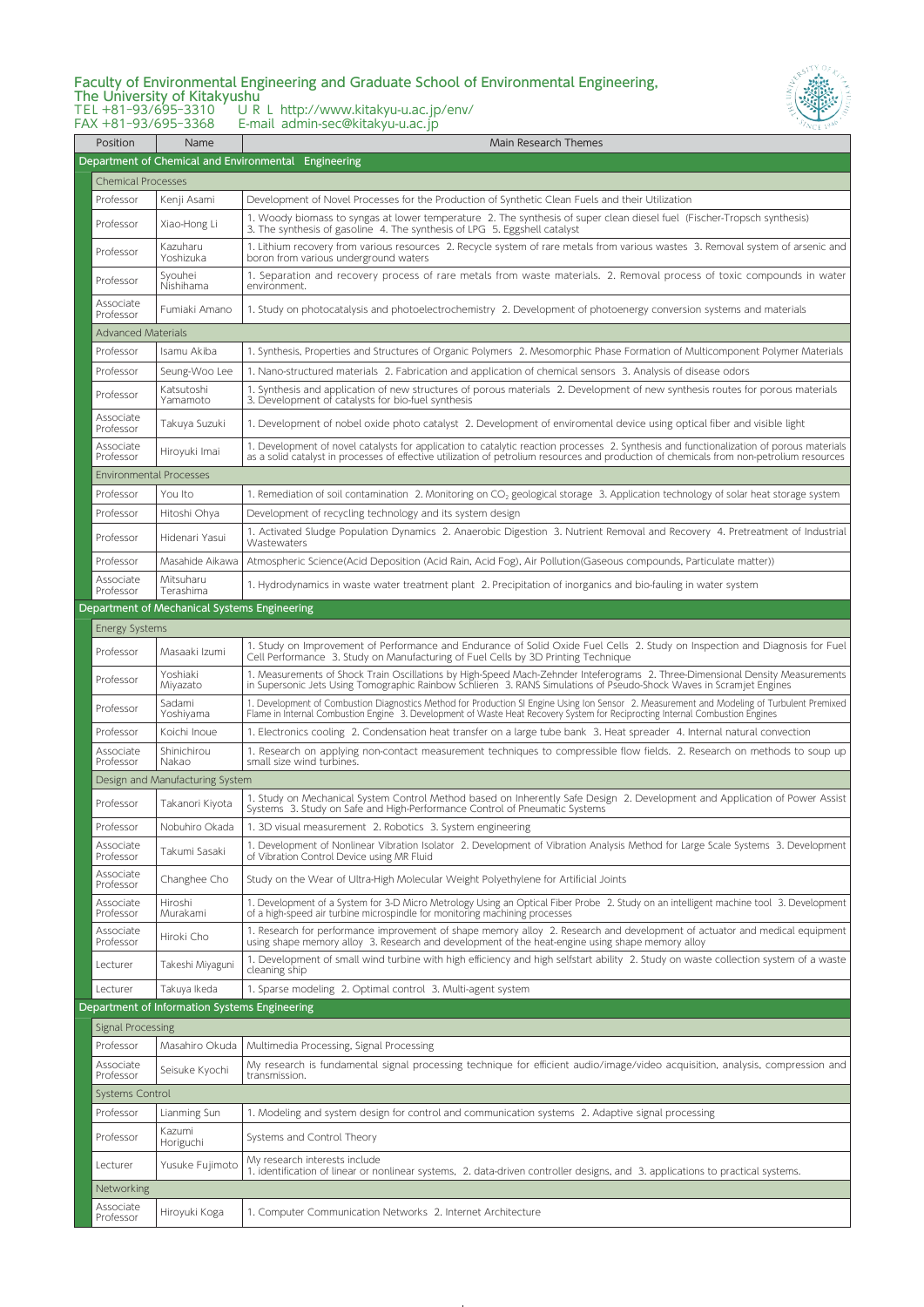| Security                                  |                                                |                                                                                                                                                                                                                                                                                                                                                                                                                                                                                            |  |  |
|-------------------------------------------|------------------------------------------------|--------------------------------------------------------------------------------------------------------------------------------------------------------------------------------------------------------------------------------------------------------------------------------------------------------------------------------------------------------------------------------------------------------------------------------------------------------------------------------------------|--|--|
| Professor                                 | Satoshi Uehara                                 | Sequence design for communications applications                                                                                                                                                                                                                                                                                                                                                                                                                                            |  |  |
| Professor                                 | Takashi Satoh                                  | 1. Information security 2. Future communication networks                                                                                                                                                                                                                                                                                                                                                                                                                                   |  |  |
| Associate                                 | Yasushi                                        | 1. Biometrics 2. Information security 3. Pattern recognition                                                                                                                                                                                                                                                                                                                                                                                                                               |  |  |
| Professor                                 | Yamazaki                                       |                                                                                                                                                                                                                                                                                                                                                                                                                                                                                            |  |  |
| Integrated Systems                        |                                                |                                                                                                                                                                                                                                                                                                                                                                                                                                                                                            |  |  |
| Professor                                 | Shigetoshi<br>Nakatake                         | 1. VLSI Physical Design 2. Mixed Signal LSI Design 3. Sensor System Integration 4. Analog Reconfigurable Device                                                                                                                                                                                                                                                                                                                                                                            |  |  |
| Professor                                 | Makoto Sugihara                                | 1. VLSI design technique 2. Embedded system design 3. IT system design for advanced driver assistance                                                                                                                                                                                                                                                                                                                                                                                      |  |  |
| Associate<br>Professor                    | Yasuhiro<br>Takashima                          | Algorithms to VLSI system layout design                                                                                                                                                                                                                                                                                                                                                                                                                                                    |  |  |
|                                           | Communications and Sensing                     |                                                                                                                                                                                                                                                                                                                                                                                                                                                                                            |  |  |
| Professor                                 | Akihiro Kajiwara                               | 1. Radio communication systems 2. Microwave/Millimeter wave propagation 3. Automotive radar and health-care radio sensor                                                                                                                                                                                                                                                                                                                                                                   |  |  |
| Software                                  |                                                |                                                                                                                                                                                                                                                                                                                                                                                                                                                                                            |  |  |
| Associate<br>Professor                    | Susumu<br>Yamazaki                             | 1. System implementation to solve issues of information quantity explosion including the Elixir programming language<br>2. Social Implementation to realize the future of regions, environment and the world with regional industries and entrepreneurs<br>3. Application of mathematical approaches to social implementation design<br>4. Gentle AI social implementation that can cooperate and co-work with human                                                                       |  |  |
|                                           |                                                | Biomedical Engineering and Human Information Processing                                                                                                                                                                                                                                                                                                                                                                                                                                    |  |  |
| Professor                                 | Masayuki Sato                                  | Psychophysics on human visual perception, especially on depth perception and visual stability during eye movements                                                                                                                                                                                                                                                                                                                                                                         |  |  |
| Lecturer                                  | Yasuaki Tamada                                 | 1. Proposition of multi-modal stimulation method for 3D or VR contents 2. Development of applications for visual function diagnosis                                                                                                                                                                                                                                                                                                                                                        |  |  |
| Department of Architecture                |                                                |                                                                                                                                                                                                                                                                                                                                                                                                                                                                                            |  |  |
|                                           | Structure and Construction                     |                                                                                                                                                                                                                                                                                                                                                                                                                                                                                            |  |  |
| Associate<br>Professor                    | Masae Kido                                     | Seismic Design and Frame Stability of Steel and Concrete Filled Steel Tubular Structures                                                                                                                                                                                                                                                                                                                                                                                                   |  |  |
| Associate<br>Professor                    | Kazuaki Hoki                                   | 1. Evaluation of Seismic Performance of Old Building 2. Development of Seismic Retrofit                                                                                                                                                                                                                                                                                                                                                                                                    |  |  |
|                                           | Shinnosuke                                     | Research on application of the optimization method into practical design, Development of the computational design tool based                                                                                                                                                                                                                                                                                                                                                               |  |  |
| Lecturer                                  | Fujita                                         | on mathematical engineering, Research on mechanical/structural characteristics of shell & spatial structures, Structural design and<br>digital fabrication                                                                                                                                                                                                                                                                                                                                 |  |  |
| <b>Building Materials Design</b>          |                                                |                                                                                                                                                                                                                                                                                                                                                                                                                                                                                            |  |  |
| Professor                                 | Koji Takasu                                    | 1. Development of cement-free concrete contributing to CO <sup>2</sup> reduction targets of the Paris Agreement 2. Study on modification<br>of recycled building materials 3. Study on high performance concrete using recycled aggregate 4. Study on properties of the<br>concrete using high volume by-products particles 5. Environmental impact assessment considered performance of building material<br>6. Study on analysis and test method of concrete by various analysis devices |  |  |
| Professor                                 | Hidehiro<br>Koyamada                           | 1. Safety management in buildings 2. Hot weather concreting 3. Medium fluidity concrete 4. Properties of the concrete using<br>by-products particles 5. Research and maintenance of existing and aged buildings 6. Sustainabule system of forest resources                                                                                                                                                                                                                                 |  |  |
| Associate<br>Professor                    | Hiroki Suyama                                  | 1. Performance of concrete containing by-product powder 2. Pore structure in concrete 3. Composition of different concrete<br>4. New building material made from by-product                                                                                                                                                                                                                                                                                                                |  |  |
|                                           | Building Environment and Energy System         |                                                                                                                                                                                                                                                                                                                                                                                                                                                                                            |  |  |
| Executive                                 |                                                |                                                                                                                                                                                                                                                                                                                                                                                                                                                                                            |  |  |
| Director.<br>Vice-president,<br>Professor | Yuji Ryu                                       | 1. Natural energy utilization technologies in buildings 2. Analysis on thermal storage HVAC systems 3. Field study on Sick House<br>in the Kyushu District                                                                                                                                                                                                                                                                                                                                 |  |  |
| Professor                                 | Weijun Gao                                     | 1. Architectural/urban environment planning/design 2. Building/city energy and resource planning 3. Study on urban environment<br>in Asia                                                                                                                                                                                                                                                                                                                                                  |  |  |
| Professor                                 | Yasuyuki<br>Shiraishi                          | 1. Advanced air-conditioning system to realize energy saving and comfort 2. Development of performance prediction method<br>of various passive environmental controll systems 3. Environmental control engineering for large scale building based on CFD<br>analysis                                                                                                                                                                                                                       |  |  |
| Lecturer                                  | Shintaro Ando                                  | 1. Effect of thermal environment on health (e.g. blood pressure, physical activity, sleep quality, and body temperature)<br>2. Effect of community environment on physical activity                                                                                                                                                                                                                                                                                                        |  |  |
| Architectural Design                      |                                                |                                                                                                                                                                                                                                                                                                                                                                                                                                                                                            |  |  |
| Professor                                 | Hiroatsu Fukuda                                | 1. Architectural Design 2. Design of Recyclable Houses, Low-Energy Houses, Recycle of Construction Materials 3. High-Rise<br>Residences 4. Urban Environment, Urban Design, Compact City 5. New construction methodes of Japanese ceder 6. Histrical<br>Architecture                                                                                                                                                                                                                       |  |  |
| Professor                                 | Bart Julien<br>Dewancker                       | 1. Research on urban planning and citizen involvement in urban planning 2. Research on Sustainable Architecture and Urban<br>Design 3. Landscape planning, green buildings                                                                                                                                                                                                                                                                                                                 |  |  |
| Professor                                 | Takao Akagawa                                  | 1. Architectural Design 2. Urban Design 3. Urban Planning                                                                                                                                                                                                                                                                                                                                                                                                                                  |  |  |
| Associate<br>Professor                    | Noriko Okamoto                                 | 1. Prediction of sound field in rooms 2. Measurement of acoustic properties of materials 3. Development of sound absorbers<br>4. Bioacoustics 5. Acoustical environment in public spaces                                                                                                                                                                                                                                                                                                   |  |  |
|                                           | Department of Life and Environment Engineering |                                                                                                                                                                                                                                                                                                                                                                                                                                                                                            |  |  |
|                                           | Life Science & Biomaterials                    |                                                                                                                                                                                                                                                                                                                                                                                                                                                                                            |  |  |
| Dean,<br>Professor                        | Kazuya Uezu                                    | 1. Biosensors utilizing the structures and functions of living organisms 2. Biomaterials for capturing the intracellular messengers<br>3. Design of functional materials with computational chemistry 4. Environmentally-friendly firefighting foam for forest fire                                                                                                                                                                                                                        |  |  |
| Professor                                 | Kohji Nakazawa                                 | 1. Development of cell array 2. Development of sensing technology of cell functions 3. Study of tissue engineering using cultured<br>cells                                                                                                                                                                                                                                                                                                                                                 |  |  |
| Associate<br>Professor                    | Takaaki Isoda                                  | Development of a new bio sensor and the application,<br>1: Cancer tests, 2: Salivary diagnosis, 3: Food freshness assessment, 4: Bio-IoT (bio sensor network)                                                                                                                                                                                                                                                                                                                              |  |  |
| Associate<br>Professor                    | Shinichi<br>Mochizuki                          | 1. Biopolymer 2. Biomaterial 3. Immunotherapy                                                                                                                                                                                                                                                                                                                                                                                                                                              |  |  |
|                                           | Biological and Ecological Engineering          |                                                                                                                                                                                                                                                                                                                                                                                                                                                                                            |  |  |
| Professor                                 | Akira Haraguchi                                | 1. Evaluation of the soil - water - plants interaction in the terrestrial and wetland ecosystems and the rehabilitation of the<br>damaged ecosystems 2. Eco-physiological study on aquatic plants and their function on environmental protection 3. Chemical<br>process of limnological ecosystems with special reference to redox reaction and decomposition of organic materials                                                                                                         |  |  |
| Professor                                 | Hiroshi Morita                                 | 1. Study on physiological function of IGUSA; 2. Bio-control science of mold spores and mites; 3. Study on novel co-culture Koji<br>for Sake brewing; 4. Development of submerged culture system for brewing                                                                                                                                                                                                                                                                                |  |  |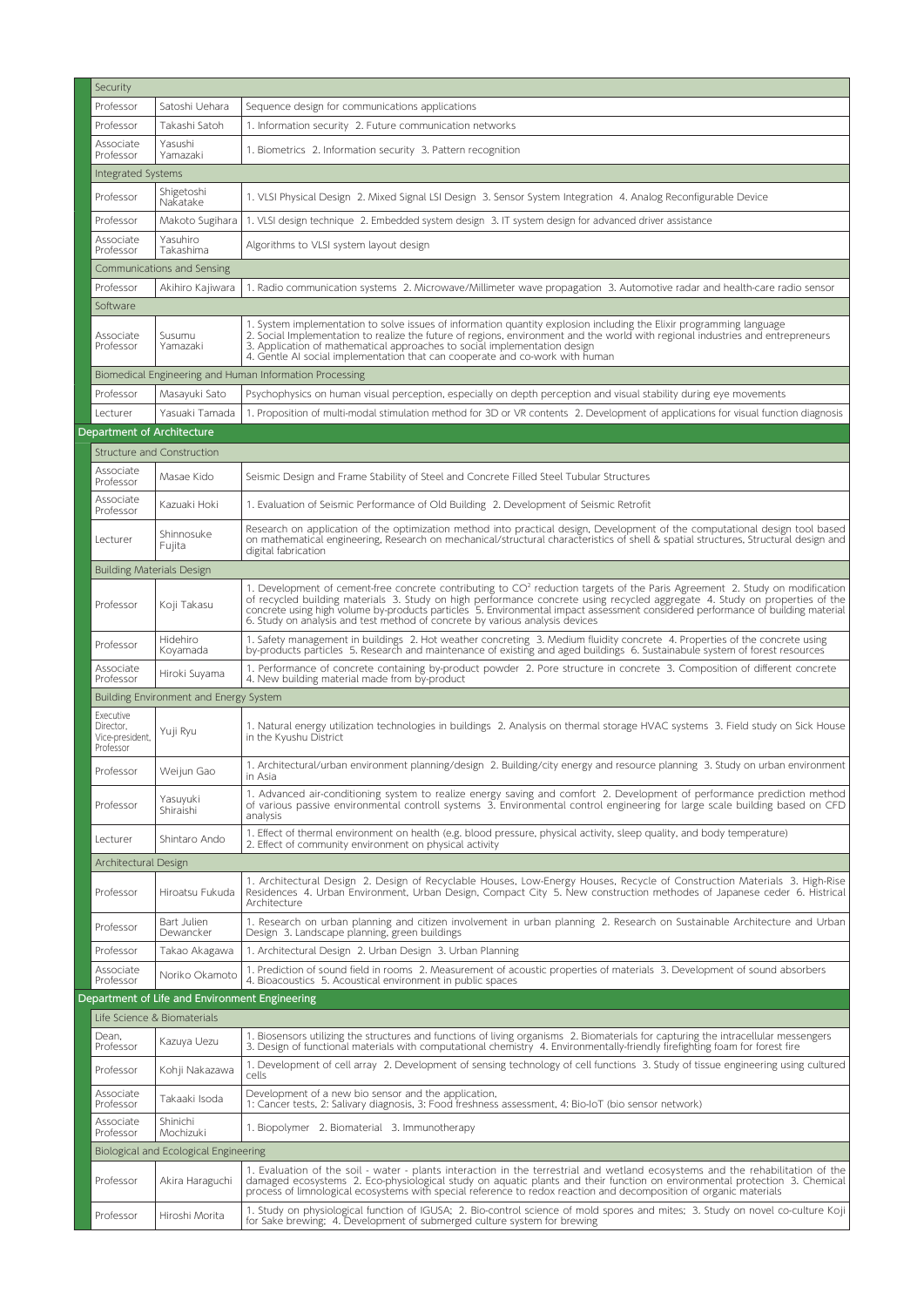| Professor              | Tomonori<br>Kawano       | 1. Plant Biology and Microbiology 2. Cell Signaling 3. Redox biochemistry 4. Environmental Science and Technology 5. Metal<br>eco-toxicity 6. Biosensing and microbiorobotics 7. Fire-fighting technologies and bioengineering 8. Science history 9. Blood<br>biology and biochemistry 10. Fish bioengineering |
|------------------------|--------------------------|----------------------------------------------------------------------------------------------------------------------------------------------------------------------------------------------------------------------------------------------------------------------------------------------------------------|
| Associate<br>Professor | Takanori Kihara          | 1. Biomineralization in our body 2. Phenotypic regulation of smooth muscle cells 3. Tissue formation with stem cells                                                                                                                                                                                           |
| Associate<br>Professor | Katsunori<br>Yanagawa    | Microbial distribution, community composition and biogeochemical cycles in the geobiosphere including extreme environment.                                                                                                                                                                                     |
|                        | Environmental Management |                                                                                                                                                                                                                                                                                                                |
| Professor              | Tohru Futawatari I       | Regional environmental management                                                                                                                                                                                                                                                                              |
| Professor              | Atsushi Nogami           | 1. Computer simulation for environmental assessment 2. Development of atmospheric microparticles sensing system                                                                                                                                                                                                |
| Professor              | Toru Matsumoto           | 1. Sound material-cycle society and industrial symbiosis 2. Urban environmental management in Asia 3. Servicing as sustainable<br>business models 4. Environmentally conscious life style                                                                                                                      |
| Professor              | Takaaki Kato             | 1. Economic evaluation of environmental and energy policy 2. Evaluation and management of risk                                                                                                                                                                                                                 |

#### Institute of Environmental Science and Technology,The University of Kitakyushu TEL +81‒93/695‒3311 URL http://office.env.kitakyu-u.ac.jp/kangiken/ FAX +81‒93/695‒3368

| Position                            | <b>Name</b>         | Main Research Themes                                                                                                                                                                                                                        |
|-------------------------------------|---------------------|---------------------------------------------------------------------------------------------------------------------------------------------------------------------------------------------------------------------------------------------|
| Professor                           | Kazuo Sakurai       | 1. Polymer Physics 2. Biopolymer 3. Biochemistry                                                                                                                                                                                            |
| Professor                           | Tsuruo Matsuda      | Biomedeical Eng., and so on. Magnetic and Electrical stimulation of the Human Brain, peripheral nervas system and Blood flow system.                                                                                                        |
| Professor                           | Masaaki<br>Nagahara | My research interests are fundamental theory of automatic control and artificial intelligence, and their applications to vehicles,<br>drones, power systems, and acoustics.                                                                 |
| Professor                           | Kvozo<br>Kanamoto   | 1. Research on characterization, improvement and monitoring in reliability of power electronics modules. 2. Research on cooling<br>technology for power electronics modules.                                                                |
| Specially<br>Appointed<br>Professor | Kiwao Kadokami      | 1. Development of automated identification and quantification system using database (AIQS) for GC-MS and LC-MS<br>2. Development of analytical methods for micro-pollutants 3. Environmental survey on micro-pollutants and risk evaluation |
| Lecturer                            | Atsushi Fujiyama    | Study on energy management systems<br>Study on using information technology in the environmental field                                                                                                                                      |

### Center for Fundamental Education, Hibikino Campus, The University of Kitakyushu

| Position               | Name                   | Main Research Themes                                                                                                                                                                                                                                                          |
|------------------------|------------------------|-------------------------------------------------------------------------------------------------------------------------------------------------------------------------------------------------------------------------------------------------------------------------------|
| English Education      |                        |                                                                                                                                                                                                                                                                               |
| Professor              | Tetsuva<br>Kashiwagi   | 1. Learner Corpus Compilation and Analysis for Pedagogical Application in Mitigating L1 Interference 2. Grammar Teaching as a<br>Clue to Output Pedagogy 3. Contrastive Rhetoric Study in Variation and Context                                                               |
| Associate<br>Professor | Kiyomi Okamoto         | 1. Extensive reading 2. English teaching at companies 3. Development of instructional models 4. e-learning 5. Corpus linguistics<br>6. Vocabulary acquisition 7. English for specific purposes                                                                                |
| Associate<br>Professor | Masanobu Ueda          | A quantitative and qualitive analysis of verb semantics and construtions                                                                                                                                                                                                      |
| Associate<br>Professor | Fiichiro Tsutsui       | 1. English education 2. EFL with information and communication technology 3. Creating web apps for Japanese learners of<br>English 4. Analyzing computer-mediated communication data                                                                                          |
| Associate<br>Professor | Roger J.A. Prior       | Translation studies, particularly the potential for translating jokes and humour                                                                                                                                                                                              |
| Associate<br>Professor | Anne Marie<br>Crescini | 1. Research on the Effectiveness of Using Study Abroad as One Way to Improve Language Ability and Increase Cultural Awareness<br>2. Research on the Relationship between Foreign loanwords and the English Pronunciation of Native Japanese Speakers                          |
| Lecturer               | Naoki Kivama           | Multi-factorial analysis on the English Quotative Constructions                                                                                                                                                                                                               |
| Japanese Education     |                        |                                                                                                                                                                                                                                                                               |
| Professor              | Ryusuke Ikeda          | 1. Japanese for Specific Purpose 2. Analysis of The Features of Language Adjustment of Japanese Native Speakers 3. Development of<br>Learning Resouses for International Students Majoring in Environmental Engineering 4. Research on Academic Writing Education in Japanese |
| Liberal Arts           |                        |                                                                                                                                                                                                                                                                               |
| Professor              | Tsukasa<br>Morimoto    | 1. Philosophy of Life (Hermeneutics, Evolutionary Epistemology, Problem-Solving Thinking)<br>2. Environmental Ethics                                                                                                                                                          |
| Professor              | Hiroyuki Tsujii        | Management for Sustainability<br>1. Corporate Environmental Management 2. Engineering Ethics Education 3. Business Education                                                                                                                                                  |
| Associate<br>Professor | Mivuki<br>Nakaoka      | am engaged in a comparative study of urban mechanisms and urban structures in Asian countries, focusing especially on China. I am also<br>interested in the differences between the Japanese economy during its rapid growth period and the present Chinese economy.          |

# Graduate School of Life Science and Systems Engineering, Kyushu Institute of Technology TEL +81‒93/695‒6000 URL http://www.lsse.kyutech.ac.jp/



| <b>Position</b>                                  | <b>Name</b>                                    | Main Research Themes                                                                                                                                                                                                                                                                                                                                                                    |
|--------------------------------------------------|------------------------------------------------|-----------------------------------------------------------------------------------------------------------------------------------------------------------------------------------------------------------------------------------------------------------------------------------------------------------------------------------------------------------------------------------------|
|                                                  | Department of Biological Functions Engineering |                                                                                                                                                                                                                                                                                                                                                                                         |
| <b>Green Electronics</b>                         |                                                |                                                                                                                                                                                                                                                                                                                                                                                         |
| Dean.<br>Professor                               | Tsuyoshi<br>Hanamoto                           | Development of human-friendly and environmentally friendly electrical power conversion systems and application for motor<br>control systems.                                                                                                                                                                                                                                            |
| Professor                                        | Ichiro OMURA                                   | Development of ultimate power semiconductor devices aimed at achieving extreme energy conservation, development of integrated<br>power electronics to realize micro-miniaturization, development of real-time monitoring technology to detect failure causes of<br>power semiconductor devices, and research of power electronics control and its integration with the digital network. |
| Professor                                        | Tingli Ma                                      | 1. Development of functional nano materials 2. Organic and inorganic molecular devices 3. Fuel Cell 4. Na and Li ion battery<br>5. Supercapacitor                                                                                                                                                                                                                                       |
| Associate<br>Professor                           | PANDEY Shyam<br>Sdhir                          | 1. Functional organic dyes and organic conjugated polymers 2. Development of next generation solar cells 3. Environment<br>friendly low cost organic electronic devices 4. Development of high sensitivity biosensors                                                                                                                                                                   |
| Associate<br>Professor                           | Kazunori<br>Hasegawa                           | Research on highly-integrated and reliable power electronic converters                                                                                                                                                                                                                                                                                                                  |
| Specially<br>Appointed<br>Associate<br>Professor | Masanori<br>Tukuda                             | Research on power semiconductor devices for renewable energy and next-generation traffic, and high reliability technology at the<br>system level to overcome harsh environment including ocean and desert                                                                                                                                                                               |

FAX +81‒93/695‒6008 E-mail sei-soumu@jimu.kyutech.ac.jp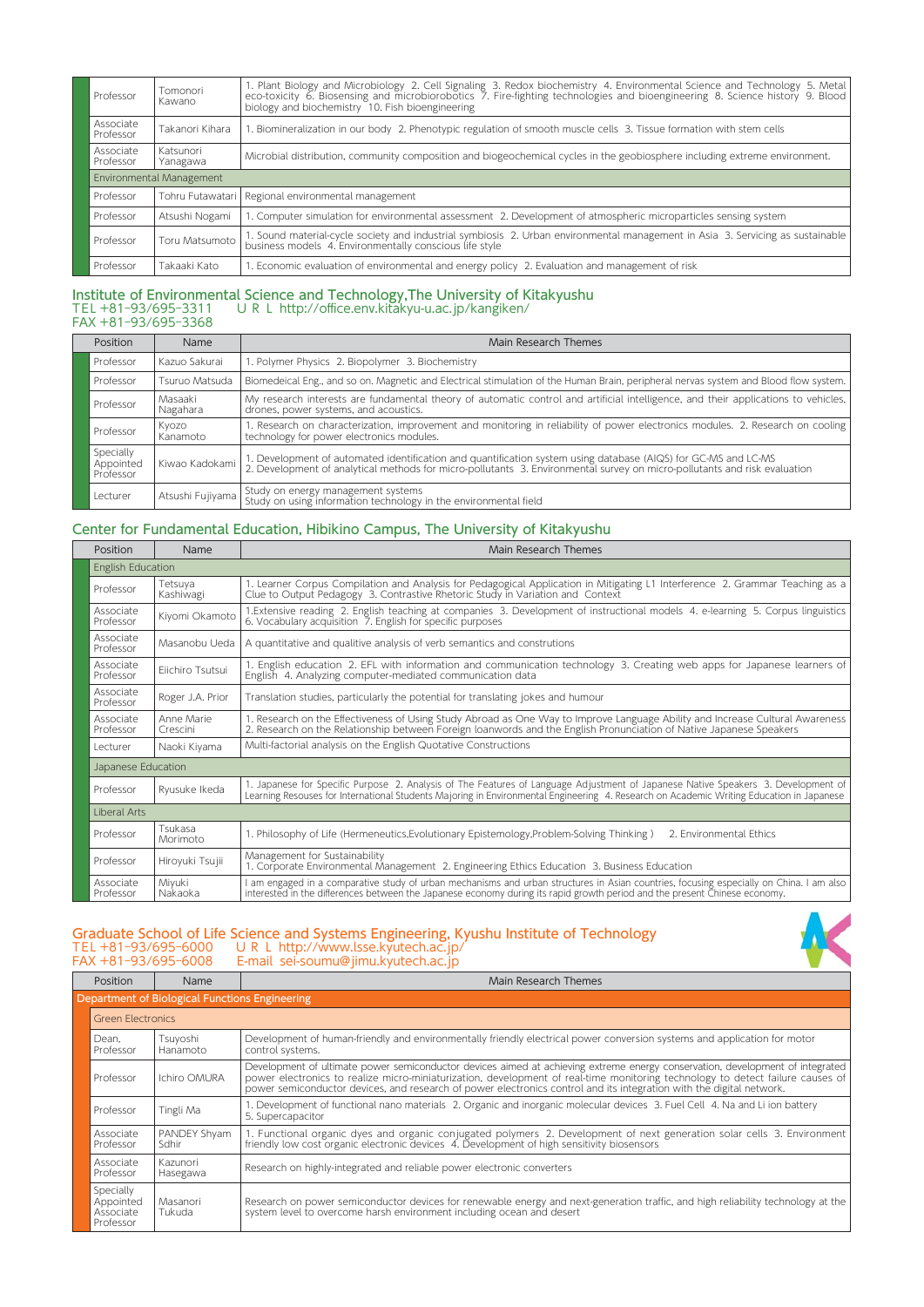|                                     | <b>Biological Mechanics</b>              |                                                                                                                                                                                                                                                                                                                                                                                                                                                                                                                                                                                                                                                                          |  |  |
|-------------------------------------|------------------------------------------|--------------------------------------------------------------------------------------------------------------------------------------------------------------------------------------------------------------------------------------------------------------------------------------------------------------------------------------------------------------------------------------------------------------------------------------------------------------------------------------------------------------------------------------------------------------------------------------------------------------------------------------------------------------------------|--|--|
| Professor                           | Hiroshi Ishiguro                         | 1. Biothermal engineering and biothermal technology 2. Biomedical engineering 3. Investigation and application of bioheat and<br>mass transfer in living systems (Biotransport)<br>4. Measurement, Mathematical modeling, Design of process and device                                                                                                                                                                                                                                                                                                                                                                                                                   |  |  |
| Professor                           | Masaaki<br>Tamagawa                      | 1. Drug Delivery Systems by Shock Waves 2. Bioprocess by Shock Waves 3. Prediction of Haemolysis and Thrombus in Blood<br>Pumps 4. Application to tissue engineering by shock waves 5. Development of shock wave generator 6. Multi-fractal analysis for<br>branch flow of blood pipe using medical image data 7. Water Treatment Systems by shock waves and cavitation flows                                                                                                                                                                                                                                                                                            |  |  |
| Professor                           | Takashi Yasuda                           | 1. Cell stimulation devices for regenerative medicine and drug discovery 2. Microliquid handling using wettability control of device surfaces<br>3. Blood plasma extraction devices for point-of-care testing 4. Electrochemical bio-sensing for medical diagnosis 5. Derivation and separation<br>of liposomes from human cells 6. Nanowire formation using DNA metallization                                                                                                                                                                                                                                                                                           |  |  |
| Professor                           | Hiroshi Yamada                           | 1. Mechanical evaulation of human vascular diseases and its application to medical treatment 2. Experimenal and numerical studies to<br>delay pressure ulcers, mechanical evaluation of pressure redistribution mattresses 3. Computer simulation to improve the tooth<br>repair technique                                                                                                                                                                                                                                                                                                                                                                               |  |  |
| Professor                           | Toshiki Miyazaki                         | Development of functional biomaterials for tissue repairing                                                                                                                                                                                                                                                                                                                                                                                                                                                                                                                                                                                                              |  |  |
| Associate<br>Professor              | Kazuto<br>Takashima                      | 1. Development of soft tactile sensor 2. Development of device placement simulator for endovascular treatment 3. Applications<br>of shape-memory polymer and artificial muscle to human-interactive robot                                                                                                                                                                                                                                                                                                                                                                                                                                                                |  |  |
| Associate<br>Professor              | Satoshi likubo                           | 1. Development of the calculation techniques for the materials design 2. Hydrogen diffusion behavior in the steal 3. Battery<br>materials (solid electrolyte, electrode) 4. Perovskite solar cell                                                                                                                                                                                                                                                                                                                                                                                                                                                                        |  |  |
| Associate<br>Professor              | Tomohiro<br><b>KAWAHARA</b>              | Ultra-High-Speed Robotics and Its Biomedical Applications                                                                                                                                                                                                                                                                                                                                                                                                                                                                                                                                                                                                                |  |  |
| Associate<br>Professor              | Momoko<br>Kumemura                       | Applying MEMS (Micro Electro Mechanical Systems) technology to biological research at the molecular, cellular, and tissue level.<br>Development and characterization of novel micro-devices for mechanical, chemical, and genetic assays for oncological studies.<br>Research into in vitro tissue modeling for tumor tissue analysis.                                                                                                                                                                                                                                                                                                                                   |  |  |
|                                     |                                          | Environmentally-Conscious Chemistry and Bioengineering                                                                                                                                                                                                                                                                                                                                                                                                                                                                                                                                                                                                                   |  |  |
| Professor                           | Yoshihito Shirai                         | 1. Development of rural area by recylcing of not used materials and energy and resulting in yeilding useful human esources<br>2. Zero discharge from Malaysia palm oil industry and creation of green industries by using excess biomass                                                                                                                                                                                                                                                                                                                                                                                                                                 |  |  |
| Professor                           | Tetsuya<br>Haruyama                      | We have developed research projects to elucidate or apply specific functions of various interfaces. We are working on research<br>into "Resources for global warming gas", "Resources for atmospheric components", "Oxidation and decomposition processes with<br>oxygen and water", etc. by unique chemical reactions that apply interface characteristics. Our HARUYAMA laboratory website<br>introduces not only academic achievements but also commercialized achievements.                                                                                                                                                                                          |  |  |
| Associate<br>Professor              | Tamaki Kato                              | Study on the functioning structures of biopolymers and the building superstructures                                                                                                                                                                                                                                                                                                                                                                                                                                                                                                                                                                                      |  |  |
| Associate<br>Professor              | Minato<br>Wakisaka                       | Sustainable Utilization of Biomass                                                                                                                                                                                                                                                                                                                                                                                                                                                                                                                                                                                                                                       |  |  |
| Associate<br>Professor              | Toshinari<br>MAEDA                       | 1. Microbial biodegradation of environmental pollutants 2. Bioenergy production and low-carbon technology by bacteria<br>3. Reduction and recycling of excess sludge to construct environmentally-friendly technology 4. Probiotics for periodontal pathogens<br>5. New anti-microbial technologies by lytic bacteria                                                                                                                                                                                                                                                                                                                                                    |  |  |
| Associate<br>Professor              | Shinya Ikeno                             | 1.Development of novel functional materials by fusion technology between biological functional molecules and nanomaterials<br>2. Boost protein expression system by co-expression of functional peptide for high efficiency technology of bioprocess 3. Improving<br>the abiotic stress tolerance for plants and microorganisms by expression of functional peptides                                                                                                                                                                                                                                                                                                     |  |  |
| Assistant<br>Professor              | Yoshiyuki<br>Takatsuji                   | Development of electrode for efficient conversion between energy and substance                                                                                                                                                                                                                                                                                                                                                                                                                                                                                                                                                                                           |  |  |
|                                     | Physiological and Biochemical Adaptation |                                                                                                                                                                                                                                                                                                                                                                                                                                                                                                                                                                                                                                                                          |  |  |
| Associate<br>Professor              | Naoya<br>Murakami                        | 1. Development of photo-functional nanomaterials for photocatalyst and photovoltaic cell<br>2. Spectroscopic analysis for elucidation of photoreaction mechanism over semiconductors                                                                                                                                                                                                                                                                                                                                                                                                                                                                                     |  |  |
| <b>Green Technology</b>             |                                          |                                                                                                                                                                                                                                                                                                                                                                                                                                                                                                                                                                                                                                                                          |  |  |
| Visiting<br>Professor               | Iwao Sasaki                              | Research on the optimization of the control mechanisms for mechatronics systems and human-friendly supporting devices.                                                                                                                                                                                                                                                                                                                                                                                                                                                                                                                                                   |  |  |
| Visiting<br>Professor               | Hideki Honda                             | Realization of high-performance Mechatronics control system.                                                                                                                                                                                                                                                                                                                                                                                                                                                                                                                                                                                                             |  |  |
| Visiting<br>Professor               | Toru KATO                                | Development of the electrochemical energy devices such as the solid oxide fuel cells (SOFC), the high temperature steam electrolysis<br>cells (HTSE).<br>Study of evaluation and the simulation techniques for the electrochemical energy devices and systems.                                                                                                                                                                                                                                                                                                                                                                                                           |  |  |
|                                     | Collaborative Research Laboratory        |                                                                                                                                                                                                                                                                                                                                                                                                                                                                                                                                                                                                                                                                          |  |  |
| Specially<br>Appointed<br>Professor | Kouichi Nakano                           | 1. Physical properties of metal matrix FGM 2. Static tensile and fatigue properties of Cu/Mo composite materials 3. Mechanical<br>properties, corrosion resistance and cytocompatibility of tungsten short fiber reinforced Ti-6Al-4V alloy 4. Fatigue properties of<br>fillet welded joints in piping system 5. Evaluation of diffusion bonding strength between molybdenum and cupper 6. Study on<br>microbially influenced corrosion                                                                                                                                                                                                                                  |  |  |
| Specially<br>Appointed<br>Professor | Hiroshi KANETA                           | Characterization and control of defect state of semiconductor wafers for the power devices. Research and development are made<br>for new technique and apparatus to evaluate the bulk lifetime of the free carrier in the wafer. Development of a novel method for<br>lifetime measurement is now in progress based on the original dual-laser-beam technique.                                                                                                                                                                                                                                                                                                           |  |  |
|                                     | Department of Human Intelligence Systems |                                                                                                                                                                                                                                                                                                                                                                                                                                                                                                                                                                                                                                                                          |  |  |
|                                     | Human Intelligence and Machines          |                                                                                                                                                                                                                                                                                                                                                                                                                                                                                                                                                                                                                                                                          |  |  |
| Professor                           | Takashi Morie                            | 1. VLSI design for brain-like computers and its application to image recognition systems 2. Information processing circuits using<br>nanostructures                                                                                                                                                                                                                                                                                                                                                                                                                                                                                                                      |  |  |
| Professor                           | Kazuo Ishii                              | 1. Robotics 2. Intelligent Mobile Robot 3. Control System based on Neural Network                                                                                                                                                                                                                                                                                                                                                                                                                                                                                                                                                                                        |  |  |
| Professor                           | Hirofumi Tanaka                          | We try to decrease power consumption of computer by developing device mimicing biosignals.<br>1. Brain signal reproducing using nanocarbon network devices 2. Development of metallic and magnetic nanoparticles utilized for brain type<br>computing 3. Haptic sensor for robot and artificial skin 4. Development of low dimensional nanomaterials for next generation electric wiring                                                                                                                                                                                                                                                                                 |  |  |
| Professor                           | Chikamune<br>Wada                        | 1. Research on human characteristics in order to develop assistive devices for the disabled 2. Application of the results to human<br>interface, virtual reality and robotics                                                                                                                                                                                                                                                                                                                                                                                                                                                                                            |  |  |
| Associate<br>Professor              | Hiroyuki<br>Miyamoto                     | Generation of arm movement trajectory based on minimization principle, Robot learning by watching                                                                                                                                                                                                                                                                                                                                                                                                                                                                                                                                                                        |  |  |
| Associate<br>Professor              | Hakaru Tamukoh                           | A brain-like computer system laboratory aims to realize a brain-like computer and its application to human-friendly systems. We<br>integrate state-of-the-art devices, such as field programmable gate arrays, many-core central processing units, and Internet, to<br>achieve high performance, low-power consumption, and flexible processing. To enable a brain-like computer, we integrate it with<br>an artificial model of learning and growing structures. Furthermore, we widely apply the brain-like computer to an autonomous<br>robot for supporting daily life and a human-friendly interface system including intelligent image processing and recognition. |  |  |
| Associate<br>Professor              | Shinsuke<br>Yasukawa                     | Development of living creature observation / manipulation technique using robot, Development of bio-inspired sensor and embedded<br>system, Trials of their techniques in field, etc                                                                                                                                                                                                                                                                                                                                                                                                                                                                                     |  |  |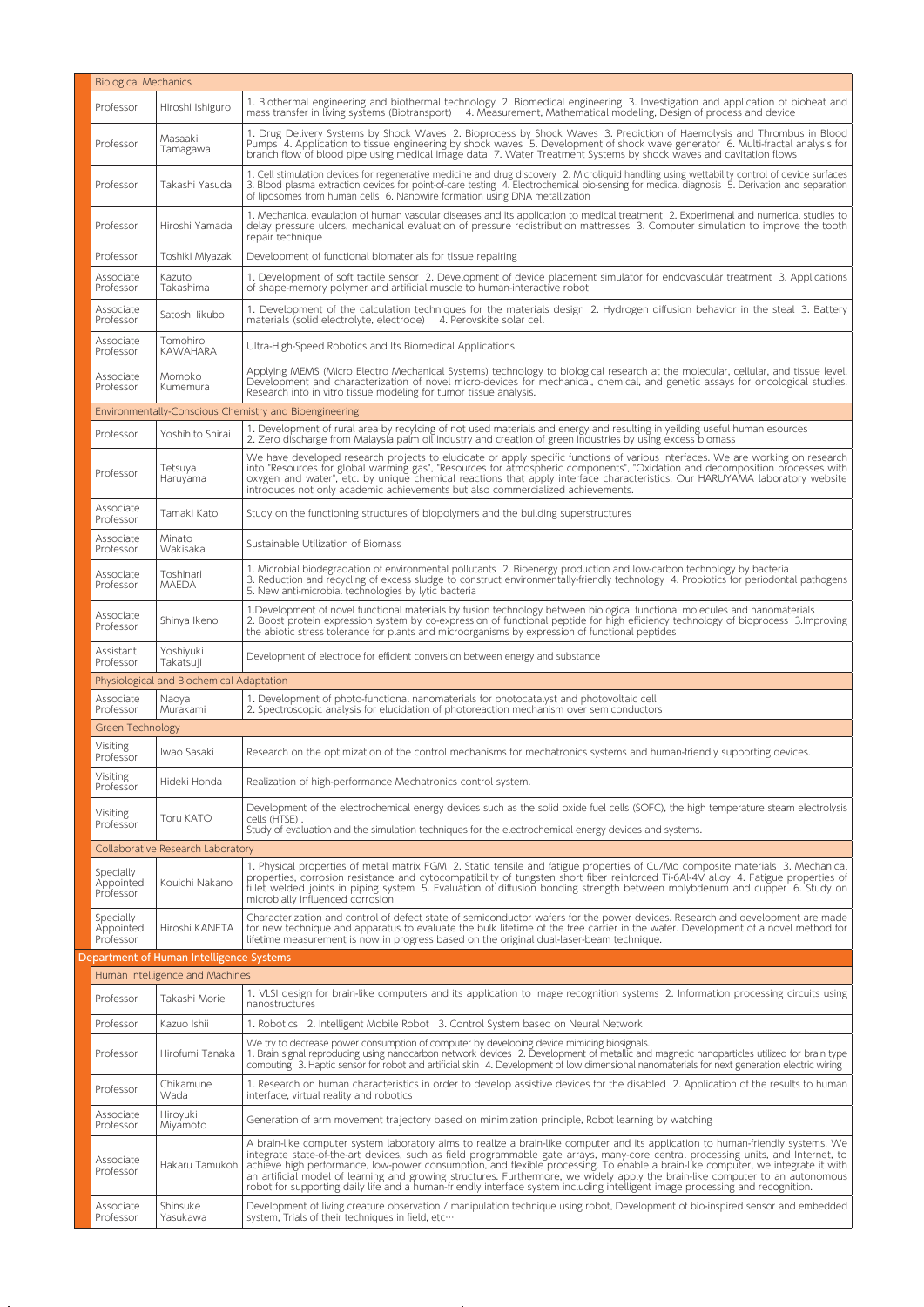|                                    | Intelligence Systems and Emergent Design |                                                                                                                                                                                                                                                                                                                                                                                                                                  |  |  |  |
|------------------------------------|------------------------------------------|----------------------------------------------------------------------------------------------------------------------------------------------------------------------------------------------------------------------------------------------------------------------------------------------------------------------------------------------------------------------------------------------------------------------------------|--|--|--|
| Professor                          | Tetsuo<br>Furukawa                       | 1. Multi-perspective big data analysis and visualization methods. 2. Learning theory of finding out essence from experiences for<br>brain-like intelligence. 3. Developoing brain-like artificial intelligence which learns oneself through interaction with others.<br>4. Theoretical study on statistical learning, manifold learning.                                                                                         |  |  |  |
| Professor                          | Tomohiro<br>Shibata                      | Basic and applied research, as well as social implementation on Robotics, behavioral neuroscience, and smart life care.<br>Other keywords include machine learning, artificial intelligence, biological signal measurement, soft robotics, medical care, etc.                                                                                                                                                                    |  |  |  |
| Associate<br>Professor             | Keiichi Horio                            | 1. Measurement and analysis of human behavior and internal state 2. Modeling and analysis of influence of human internal state on<br>behavior and performance 3. Development of intelligent information processing method that imitates expert reasoning mechanism<br>4. Application of image processing, signal processing and optimization to real problems.                                                                   |  |  |  |
| Associate<br>Professor             | Hiroaki<br>Wagatsuma                     | 1. Bio-medical signal processing, efficient sparse coding and the applications 2. Artificial intelligence, system design, rehabilitation<br>supports inspired from non-linear dynamics in the brain-body-environment coordination<br>3. Sport dynamics and synergy analysis based on mathematical methods focusing on the non-linearity<br>4. Computational neuroscience based on theta phase coding and brain-inspired robotics |  |  |  |
| Associate<br>Professor             | Kaori Yoshida                            | 1. Human-Computer Interaction 2. Kansei Information Processing 3. Visual Perception                                                                                                                                                                                                                                                                                                                                              |  |  |  |
| Associate<br>Professor             | Sozo Inque                               | <human activities="" and="" curing="" diseases="" future="" in="" the="" world="">We research technologies to recognize human activities from sensor<br/>data gathered from smartphones/devices and utilize them for various healthcare services. We also cultivate AI while gathering<br/>medical and nursing care big data.</human>                                                                                            |  |  |  |
| Associate<br>Professor             | Takayuki<br>Osa                          | We are working on imitation and reinforcement learning for robotic applications such as motion planning and control.<br>We propose algorithms for trajectory planning or system optimization based on a machine learning approach.                                                                                                                                                                                               |  |  |  |
| Associate<br>Professor             | Shuuhei<br>Ikemoto                       | His research interests includes biologically inspired robotics and algorithms and physical human-robot interaction.                                                                                                                                                                                                                                                                                                              |  |  |  |
| Assistant<br>Professor             | Hiroshi Sho                              | 1. Dynamic model selection based on evolutionary computation 2. Data interpretation by inverse optimization<br>3. Technical development for multi-objective optimization 4. Swarm intelligence                                                                                                                                                                                                                                   |  |  |  |
| Assistant<br>Professor             | Hideki<br>Ishibashi                      | 1. Theory construction for meta-learning. 2. Algorithm development for general rule estimation and meta knowledge discovery<br>based on meta-learning theory. 3. Applying to cognitive science such as mathematical modeling of self-understanding and cognitive<br>viewpoint analysis.                                                                                                                                          |  |  |  |
|                                    | Human Interaction and Brain Functions    |                                                                                                                                                                                                                                                                                                                                                                                                                                  |  |  |  |
| Professor                          | Kiyohisa<br>Natsume                      | 1. Electrophysiological and computer simulation studies on the role of brain rhythm or neuronal oscillation in the information processing<br>2. Glial [Ca <sup>2+</sup> ] i oscillation and wave 3. Brain Simulator 4. E-learning system for English rhythm using Brain Computer Interface                                                                                                                                       |  |  |  |
| Professor                          | Doosub JAHNG                             | Occupational Health Marketing, Health Resources Management, Team Management, Communication                                                                                                                                                                                                                                                                                                                                       |  |  |  |
| Associate<br>Professor             | Katsumi Tateno                           | 1. Neurodynamics 2. Chemical sensor array inspired by mouse taste buds                                                                                                                                                                                                                                                                                                                                                           |  |  |  |
| Associate<br>Professor             | Yoshitaka<br>Otsubo                      | Research for taste transduction mechanisms                                                                                                                                                                                                                                                                                                                                                                                       |  |  |  |
| Human Technology                   |                                          |                                                                                                                                                                                                                                                                                                                                                                                                                                  |  |  |  |
| Visiting<br>Associate<br>Professor | Makoto Kato                              | Processing of visual information and eye movement control in human brain                                                                                                                                                                                                                                                                                                                                                         |  |  |  |
| <b>Visiting</b><br>Professor       | Satoru Miyauchi                          | Non-invasive measurements of human brain activity, Psychophysiology                                                                                                                                                                                                                                                                                                                                                              |  |  |  |
| Visiting<br>Professor              | Hiroshi<br><b>NAKAJIMA</b>               | Research and development on algorithms of intelligent systems by studying soft computing, statistical analysis, and social<br>intelligence in human-machine collaboration with application studies.                                                                                                                                                                                                                              |  |  |  |
| Visiting<br>Professor              | Takayuki<br><b>MATŚUO</b>                | 1. Biomimetic robot 2. Embedded system                                                                                                                                                                                                                                                                                                                                                                                           |  |  |  |

#### Kyushu Institute of Technology Organization for Promotion of Research and innovation TEL +81‒93/695‒6150 URL http://www.ccr.kyutech.ac.jp/ FAX +81‒93/695‒6151

| Position               | <b>Name</b>  | Main Research Themes                                                                                                                                                                                                                                                                                                                                                                                                             |
|------------------------|--------------|----------------------------------------------------------------------------------------------------------------------------------------------------------------------------------------------------------------------------------------------------------------------------------------------------------------------------------------------------------------------------------------------------------------------------------|
| Professor              | Yasushi Sato | 1. Controlling of Device Installed Artificial Intelligence 2. Sound Compression and Noise Removal by Sound Signal Process 3. Noise<br>Removal by Array microphone 4. High Quality Sound and Lossless Compression by Sound Signal Process 5. Interface by Dialogue System<br>6. High Quality image and Search System by image Processing Technology 7. Development of Microwave Parts Using Dielectric                            |
| Associate<br>Professor | Yoshito Ando | Fabrication of functional materials through up-graded recycle of biomass and waste materials aiming to be sustaibable materials<br>society<br>1. Development of sutainable bioplastics 2. Nano-fibrization of unutilized agriculural wastes 3. Developments of high-performanced<br>fuctional material made form biomass/industrial waste 4.Functional materialized biomass and industrial waste through surface<br>modification |

## Kyushu Institute of Technology Frontier Research Academy for Young Researchers TEL +81‒93/884‒3510 URL http://www.ccr.kyutech.ac.jp/ttacademy/

FAX +81-93/884-3020 Position Name Name Main Research Themes Assistant<br>Professor Assistant | Yuuya Nisida | 1. Fishery resource survey using Autonomous 2. Underwater VehicleUnderwater 3D scanner using structured light method<br>Professor | Yuuya Nisida | 3. Ultra-wide area seafloor survey using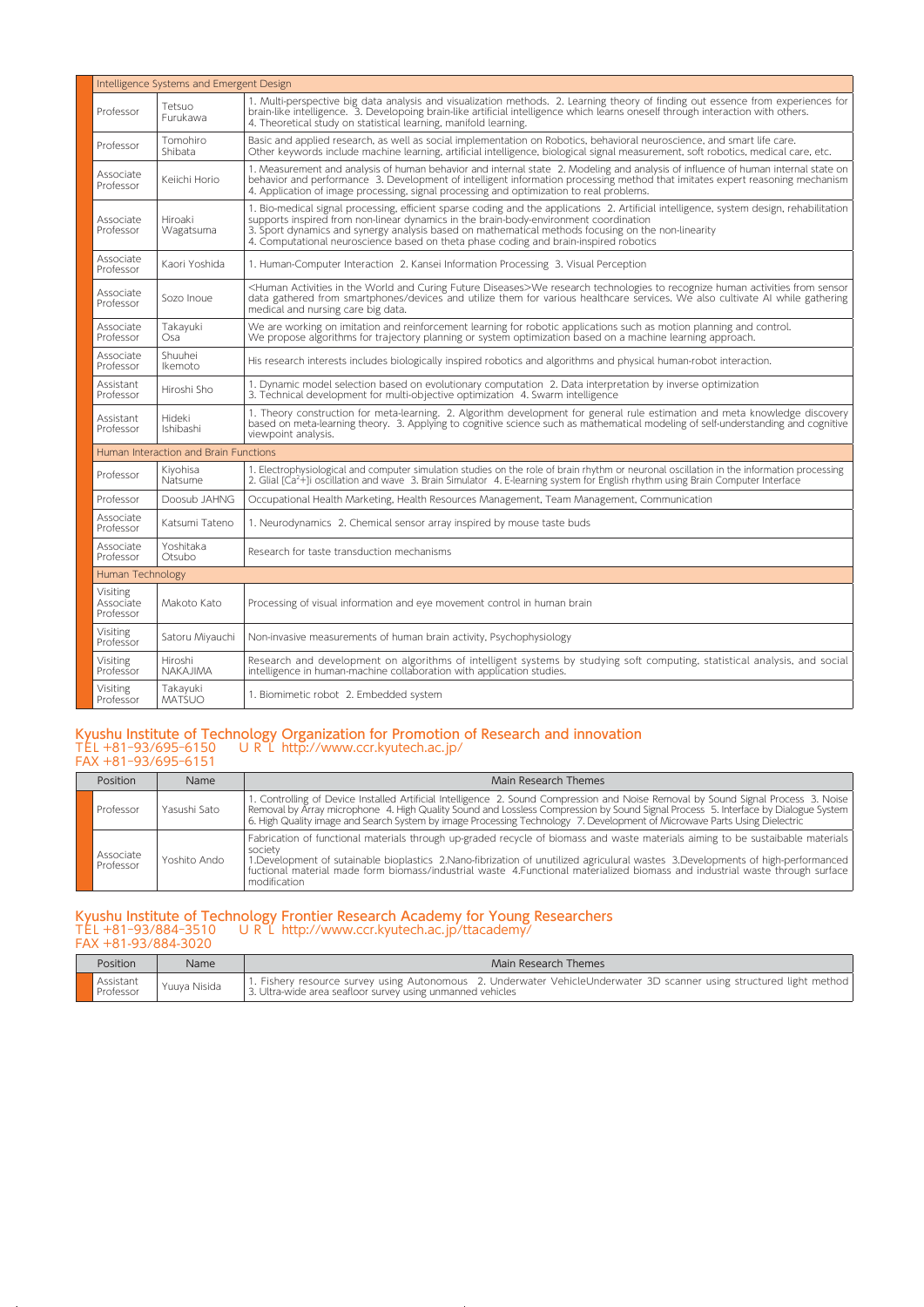#### Graduate School of Information, Production and Systems, Waseda University TEL +81‒93/692‒5017 URL https://www.waseda.jp/fsci/gips/



FAX +81‒93/692‒5021 E-mail ips-offce@list.waseda.jp

| Position                        | Name                                  | Main Research Themes                                                                                                                                                                                                                                                                                                                                                                                                                                                          |
|---------------------------------|---------------------------------------|-------------------------------------------------------------------------------------------------------------------------------------------------------------------------------------------------------------------------------------------------------------------------------------------------------------------------------------------------------------------------------------------------------------------------------------------------------------------------------|
|                                 | <b>Information Architecture Field</b> |                                                                                                                                                                                                                                                                                                                                                                                                                                                                               |
| Professor                       | Shigeru Fujimura                      | 1. Production Planning and Scheduling 2. Production Management 3. Project Management 4. Business Process Modeling                                                                                                                                                                                                                                                                                                                                                             |
| Professor                       | Jinglu HU                             | Neurocomputing Systems and their Applications to Identification and Control of Nonlinear Systems                                                                                                                                                                                                                                                                                                                                                                              |
| Professor                       | Mizuho Iwaihara                       | 1. Database Query Processing 2. Web Information Systems 3. Web Mining 4. XML Document Processin 5. Security and Privacy                                                                                                                                                                                                                                                                                                                                                       |
| Professor                       | Seiichiro Kamata                      | 1. Image Processing 2. Pattern Recognition and Computer Vision 3. Applications of Space-filling curves 4. Image & Video Retrieval<br>5. Visual Information Processing                                                                                                                                                                                                                                                                                                         |
| Professor                       | Keiichi Koyanagi                      | For studying 'Thinking Networks', we develop 'Bottom-up Intelligent Networks', 'Streaming Grid Computing' and 'Global IP<br>Network Management'                                                                                                                                                                                                                                                                                                                               |
| Professor                       | LEPAGE, Yves                          | 1. Natural language processing 2. Artificial intelligence 3. Information theory 4. Example-based and statistical machine translation<br>5. Study of analogy and application to morphology, syntax and semantics 6. Use of analogy in machine translation and paraphrasing<br>7. Multilingual word alignement                                                                                                                                                                  |
| Professor                       | Takafumi<br>MATSUMARU                 | Bio-Robotics & Human-Mechatronics<br>1. Remote Operation System of Mobile Robot 2. Preliminary Announcement of Mobile Robot's Intention 3. Form and Movement<br>of Human Synergetic Robot 4. Interaction with Human Symbiotic Robot 5. Measurement and Analysis of Human Motion and<br>Behavior 6. Systematic Learning on Mechatronics                                                                                                                                        |
| Professor                       | Makoto<br>Tsubokawa                   | 1. Optical network architecture (Survivable network architecture, Maintenance techniques, Transmission systems)<br>2. Sensing<br>technologies (Fiber-optic sensors, Optical measurement techniques) 3. Optical waveguide design (Optical fiber textile, Light<br>concentrator, Nano waveguide devices)                                                                                                                                                                        |
| Professor                       | Osamu Yoshie                          | 1. Global machine diagnosis service using the Internet technologies 2. Environmental Information Processing 3. IoT application to<br>manufacturing 4. Analysis of consensus building 5. Knowledge logistics                                                                                                                                                                                                                                                                   |
| Professor                       | Jiro Tanaka                           | 1. Fusion of the real world and the virtual world 2. Augmented reality 3. Ubiquitous computing 4. Remote communication support                                                                                                                                                                                                                                                                                                                                                |
| Lecturer                        | Kenjiro<br>Sugimoto                   | Image processing and pattern recognition based on fast and accurate digital filtering algorithms                                                                                                                                                                                                                                                                                                                                                                              |
| <b>Production Systems Field</b> |                                       |                                                                                                                                                                                                                                                                                                                                                                                                                                                                               |
| Professor                       | Hiroshi Inujima                       | Plant diagnosis technologies                                                                                                                                                                                                                                                                                                                                                                                                                                                  |
| Professor                       | Hee-Hyol Lee                          | 1. Development of Binary Power Generation Plant 2. Bayesian Network and Production & Inventory Control 3. Cellular Automaton<br>and Traffic Flow Modeling 4. Traffic Signal Control 5. Cooperative Action Learning of Carrier Robot Swarn 6. Design of Decoupling<br>Control System for MIMO Large-Scale Systems 7. Design of Sliding Mode Control System and Its Applications to Servo-Systems and<br>Process Systems 8. Intelligent Control 9. Stochastic Control           |
| Professor                       | Tomohiro Murata                       | Research on modeling, analysis and synthesis of Discrete Event Systems and its application for design                                                                                                                                                                                                                                                                                                                                                                         |
| Professor                       | Harutoshi Ogai                        | 1. Seel process modeling, Simulator building and Control system design 2. Operation prediction and Control of Waste combuster<br>3. Microorganism application for environment control 4. Automobile Engine Control, Autonomous Driving Control 5. Bridge diagnosis<br>technique using sensor network 6. Office lighting control using sensor network 7. Pope inspection robot using wireless communication<br>8. Modeling of labor fatigue and Medical Imformation Processing |
| Professor                       | Eiichiro Tanaka                       | 1. Automatic Remote Diagnosis of Gear Driving System Using a Small Laser Sensor 2. Development of a Walking Assistance<br>Device for Gait Training of Patients and Promotion Exercise of the Elderly 3. Development of Various Assistance Devices for ADL,<br>lifting up and standing up, etc.                                                                                                                                                                                |
| Dean,<br>Professor              | Kohei Tatsumi                         | 1. Semiconductor Packaging Materials and Technologies 2. Electronics Materials 3. Microstructure in Crystalline Materials 4. Materials<br>and technologies for energy and environment field                                                                                                                                                                                                                                                                                   |
| Associate<br>Professor          | Takeo Miyake                          | 1. Smart contact lens using integrated circuits 2. Wearable biofuel cell using enzyme catalysts 3. H+-mediated control of biofunction<br>with electrochemical pH modulation 4. DDS system with nanostraw membrane                                                                                                                                                                                                                                                             |
| Associate<br>Professor          | Shigeyuki Tateno                      | 1. Development of fault detection and diagnosis systems for chemical plants 2. Estimation of Corrosion Rates for Corrosion<br>Under Insulation in Petrochemical Plants 3. Wireless Communication support system for rescue actions 4. Development of<br>on-demaid PC BTO systems                                                                                                                                                                                              |
| Professor                       | Masahide Inuishi                      | 1. Power electronics (Conversion circuit) 2. Power semiconductor devices ① Structure design and process ② Reliability study<br>3. Modeling of advanced power devices for circuit simulation                                                                                                                                                                                                                                                                                   |
| Professor                       | Koichi Shimizu                        | Biomedical application of optical techniques:<br>1. Tranillumination imaging of animal body (Optical scattering analysis, Optical trans-body imaging, Optical CT, etc.), 2. Optical<br>noninvasive measurement of physiological information in vivo, 3. Remote measurement and transmission of biomedical data<br>(Optical biotelemetry, Optical body-area-network, etc.)                                                                                                     |
| Lecturer                        | Tomonori lizuka                       | 1. Nano/Micro-Composite Insulator Materials for Electronics Device Packaging 2. Voltage Endurance Improvement and High Thermal<br>Conductivity Characteristics by Nano/Micro-composite Technologies                                                                                                                                                                                                                                                                           |
| <b>Integrated Systems Field</b> |                                       |                                                                                                                                                                                                                                                                                                                                                                                                                                                                               |
| Professor                       | Takeshi Ikenaga                       | Video compression, video filter and video recognition systems                                                                                                                                                                                                                                                                                                                                                                                                                 |
| Professor                       | Shinji Kimura                         | High Level System LSI Design and Verification, Design for Testability                                                                                                                                                                                                                                                                                                                                                                                                         |
| Professor                       | Hirofumi<br>Shinohara                 | 1. Hardware security 2. Neuro information processing 3. Energy Efficient circuits and systems                                                                                                                                                                                                                                                                                                                                                                                 |
| Professor                       | Takahiro<br>Watanabe                  | 1. Physical Design Automation for ASIC/PCB 2. Network-on-Chip Architecture and Routing 3. Online-Task-Placement Problem for<br>Reconfigurable Devices 4. Processor Design                                                                                                                                                                                                                                                                                                     |
| Professor                       | Noriyoshi<br>Yamauchi                 | Wearable Body Sensor Network (WBSN)                                                                                                                                                                                                                                                                                                                                                                                                                                           |
| Professor                       | Toshihiko<br>Yoshimasu                | 1. RFIC circuit design methodologies such as power amplifiers, VCOs, filters, and so on 2. RF transistor modeling for SiGe HBTs, Si<br>CMOS, and so on                                                                                                                                                                                                                                                                                                                        |
| Associate<br>Professor          | Tamio<br>Ikehashi                     | Micro Electro-Mechanical Systems(MEMS)<br>1. MEMS Sensors(physical sensors, gas sensors, etc), 2. Actuator devices, thermal devices                                                                                                                                                                                                                                                                                                                                           |
| Associate<br>Professor          | Takaaki<br>Kakitsuka                  | Information-communication systems employing light emitting devices<br>1. Semiconductor lasers and light emitting devices, 2. Optical circuit design, 3. Nanophotonics, 4. Optical signal processing                                                                                                                                                                                                                                                                           |
| Associate<br>Professor          | Kiyoto Takahata                       | Integration of optical devices and LSIs<br>1. Opto-electronic integrated circuits 2. High-speed optical transmitter/receiver modules 3. Photonic microwave/millimeter-wave devices                                                                                                                                                                                                                                                                                            |
| Professor                       | Takashi<br>OHSAWA                     | Novel memory systems<br>1. Single transistor memory 2. Nonvolatile working memories 3. Distributed memory architecture 4. Cognitive computers                                                                                                                                                                                                                                                                                                                                 |
| Lecturer                        | Kosuke<br>KATAYAMA                    | Communication system for the next generation<br>1. Analysis of radio propagation 2. Design automation of MMIC 3. Theory of multiple communication                                                                                                                                                                                                                                                                                                                             |